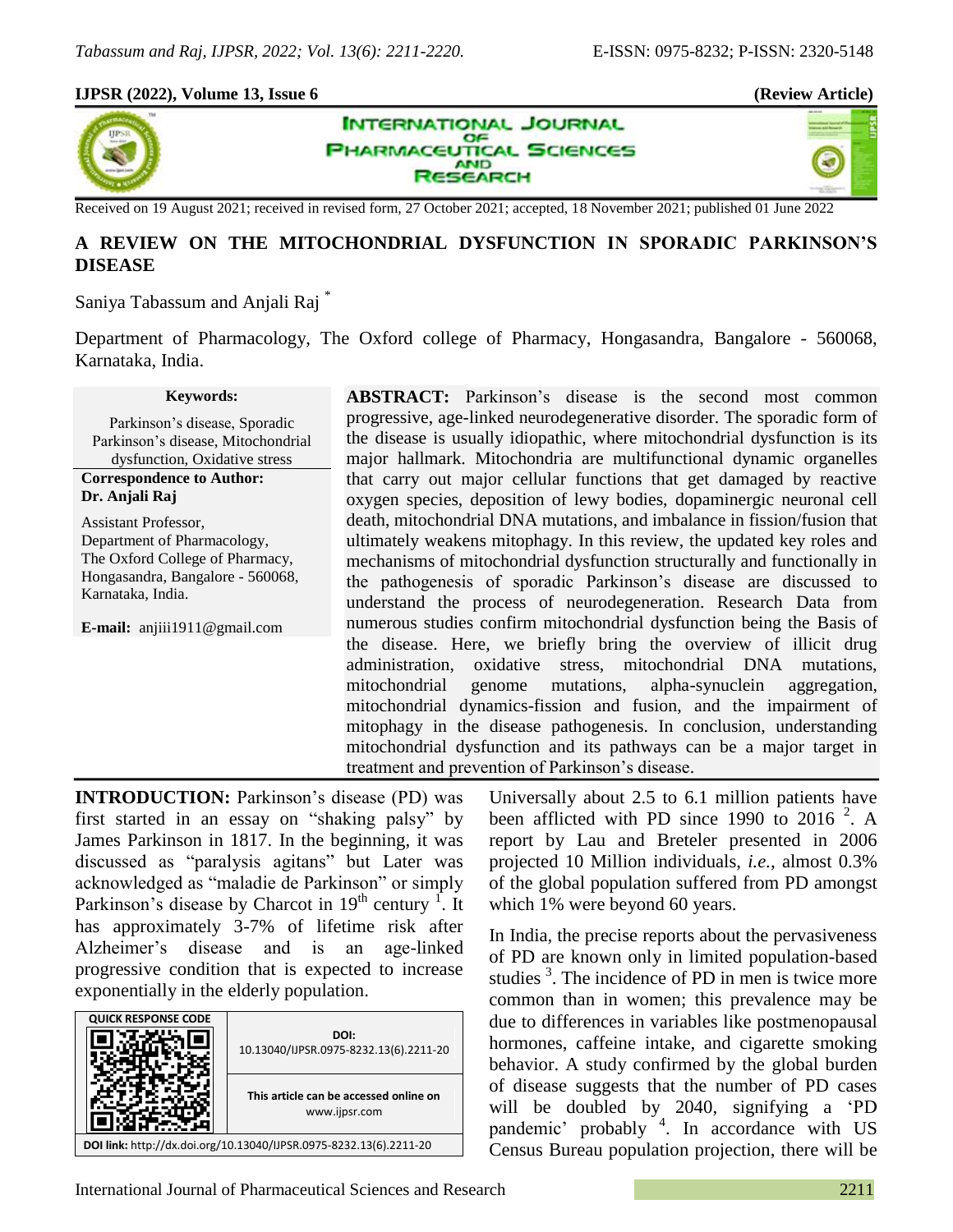an approximate rise of 1,238,000 PD patients by  $2030$ <sup>3</sup>. Regardless of the ideal treatments, intense disabilities are observed in the later stages of PD as the time progresses. PD is idiopathic, and a highly common chronic, multifactorial, neurodeteriorating disorder, characterized primarily by the degradation of dopaminergic cells in substantia nigra pars compacta (SNPc) and extensive accumulation of an intracellular protein called alpha-synuclein. Despite ideal medical and surgical treatments available for PD, there is the absence of a convinced treatment worsening the condition leading to extreme debilities  $6, 7$ . This is the result of deficiency of dopamine, funding the presence of motor and non-motor features. The non-motor clinical outcomes comprise sensory impairments like depression, tingling and pain, hyposmia, and altered cognitive functions, whereas the primary motor manifestations include resting tremors, rigidity, bradykinesia, postural instability, and gait disturbances  $\delta$ . The sporadic disease is a condition arising in a population unsystematically with an unknown cause<sup>5</sup>. Various neurotoxins like heavy metals, synthetic components, and sometimes

dopamine itself are believed to be environmental risk factors. The risk factor of PD is usually unidentified; however, numerous risk factors for sporadic PD consist of toxin, contact with pesticides, oophorectomy, positive family history, and most importantly advancement in age. The genome-wide mutational and genetic studies carried out recently provide data about different genetic risk factors. Microglial activation in damaged areas participates in advancing disease as a local micro-environmental factor  $10, 11$ . Earlyonset PD are seldom inherited, amongst which few are linked to specific gene mutations. Pathologically PD is also named as "mitochondrial disease of senescence'. The depletion of dopaminergic neurons in PD is due to the deformed genes like DJ-1, PINK1, LRRK2 that distresses mitophagy, damaging mitochondrial respiratory chain and releasing Reactive oxygen species (ROS) in the brain, accompanied by mitochondrial dysfunction, dopaminergic neuronal death, and atypical protein accumulation  $12$  that is interlinked with each other as shown in **Fig. 1**<sup>13</sup>.



**FIG. 1: POTENTIAL LINK AMONG ENVIRONMENTAL AND GENETIC FACTORS AND MITOCHONDRIAL DISEASE**

**Pathogenesis of PD:** The principal concept in the pathology of PD is the depletion of cells within substantia nigra, which specifically affects the ventral component of pars compacta resulting in impairment of basal ganglia circuitry. The neurochemical changes in PD originate within the striatum and other nuclei in the basal ganglia. At the time of death, about 70% of dopaminergic degeneration in PD patients was reported when

compared to normal individuals  $14, 15$ . Abnormal intracellular protein aggregates such as Alphasynuclein immunoreactive inclusions and ubiquitin get settled as Lewy bodies. The pathogenic pathway of Lewy bodies initiates from cholinergic and mono-aminergic neurons in the brain stem followed by the olfactory system; however, the limbic and neocortical regions of the brain come along as the disease progresses.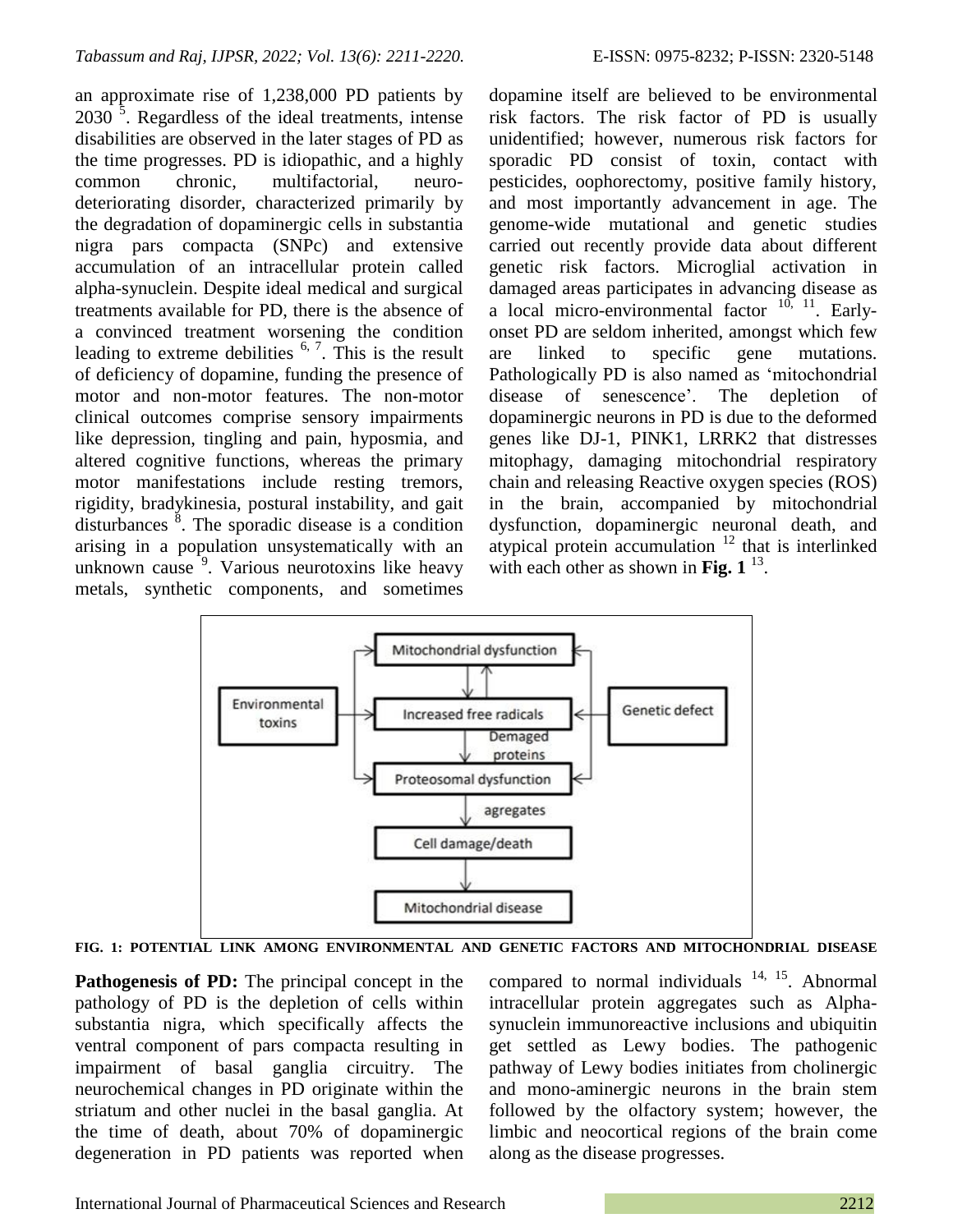The death of dopaminergic neurons that was first destined to SNPc becomes extensive at the last phase when the disease gets finally established  $^{16}$ , <sup>17</sup>. Numerous theories have been explained about the pathogenesis of PD, were as in idiopathic PD, alpha-synuclein is considered as the chief constituent in the lewy bodies and lewy neuritis. The process of production of lewy bodies is confirmed by scientists as subordinate to the refractive proteolytic pathway that causes an unusual breakdown or increased production subjected to genetic mutations. It is confirmed that alpha-synuclein modifies dopamine biosynthesis and negatively controls the dopamine transporter system  $18$ ,  $19$ . Apart from the mechanisms mentioned above, other various routes are expected to be involved. Several studies have put forward about the abnormal protein clearance, mitochondrial dysfunctioning, and neuroinflammation giving information about the commencement and advancement of PD. Nevertheless, the connection amongst these pathways remains vague <sup>20</sup>.

The updated studies on PD report indicated that mitochondrial dysfunction and oxidative stress are the primary PD mechanisms. The complex 1 deficiency understood as the uninterrupted relation between mitochondrial dysfunction and PD in SNPc; this deficiency was also successively observed in skeletal muscles and platelets. DA neurons being more susceptible to oxidative stress resulted in the association of auto-oxidation and DA metabolism, a rise in iron and a fall in total glutathione levels was seen along with mitochondrial complex 1 inhibition that led to surpassing the oxidative capability of DA cells, eventually causing cell death  $^{18}$ .

**Mitochondrial Dysfunction (MD):** Mitochondrial vulnerability to age-linked oxidative stress makes mitochondrial dysfunction a highly common cause for neuro-depletion. The proof of mitochondrial dysfunction is revealed from mitochondrial toxininduced models and observations of mitochondrial deformities in the postmortem tissues from patients with idiopathic PD. Mutations in genes linked with the disease encoding for proteins responsible for normal mitochondrial functions have also been identified. Furthermore, concluding that mitochondrial dysfunction is a hallmark of PD $^{21}$ .

An enormous number of PD cases are idiopathic, however certain exogenous factors and particular genetic mutations are known to cause sporadic PD and chiefly mitochondrial complex Ⅰ dysfunctioning in specific is linked to it; similarly, a study on postmortem tissues of PD patients confirms that the free radicle hypothesis is acquainted with the latter resulting in free radical injury and impairment in an enriched release of ROS that consecutively damages normal mitochondrial functions in vicious cycle  $22, 23$ .

Mutation in parkin (CHCHD2) within the fibroblast decreases the process of Oxidative phosphorylation in complex Ⅰ and Ⅳ, resulting in the breakdown of mitochondrial reticular structure. Also, a metaanalysis study reported the damage to complex Ⅰ and Ⅳ in substantia nigra, cerebellum, peripheral blood, and the central cortex. The number of mitochondria were observed to be inversely proportional per cell (resulting in a fall in the number of mitochondria per cell)  $^{24}$ .

These dynamic, systematically structured doublemembrane organelles are reputable to regulate apoptosis, maintain calcium homeostasis, and contribute to the synthesis of vital metabolites and  $ATP$  production  $^{25}$ . Mitochondria relentlessly function by the process of fission and fusion. Mitofusions (MFN1) regulate the fusion of the outer mitochondrial membrane (OMM), whereas optic atrophy 1 controls fission that is destined to the inner mitochondrial membrane  $(MM)^{26}$ . The neurons are susceptible to fluctuations in mitochondrial function as numerous neuronal actions like ion channels, axonal/dendritic transport, synaptic transmission, and ion pump actions require a high amount of energy. Mitochondrial damage can severely effect neuronal function and survival. Hence, it is not shocking that any imbalance in mitochondrial fission or fusion weakens normal mitochondrial functions and incidence of neuronal diseases and is accompanied by mutations in mitochondrial fission and fusion genes, emphasizing the connection among the neuronal activity and mitochondrial dynamics $27$ .

Besides all, oxidative damage facilitates cellular pathology. Recent studies reveal that medium to low level of ROS participates incritical regulation of the pathways in cellular homeostasis. **Fig. 2** 28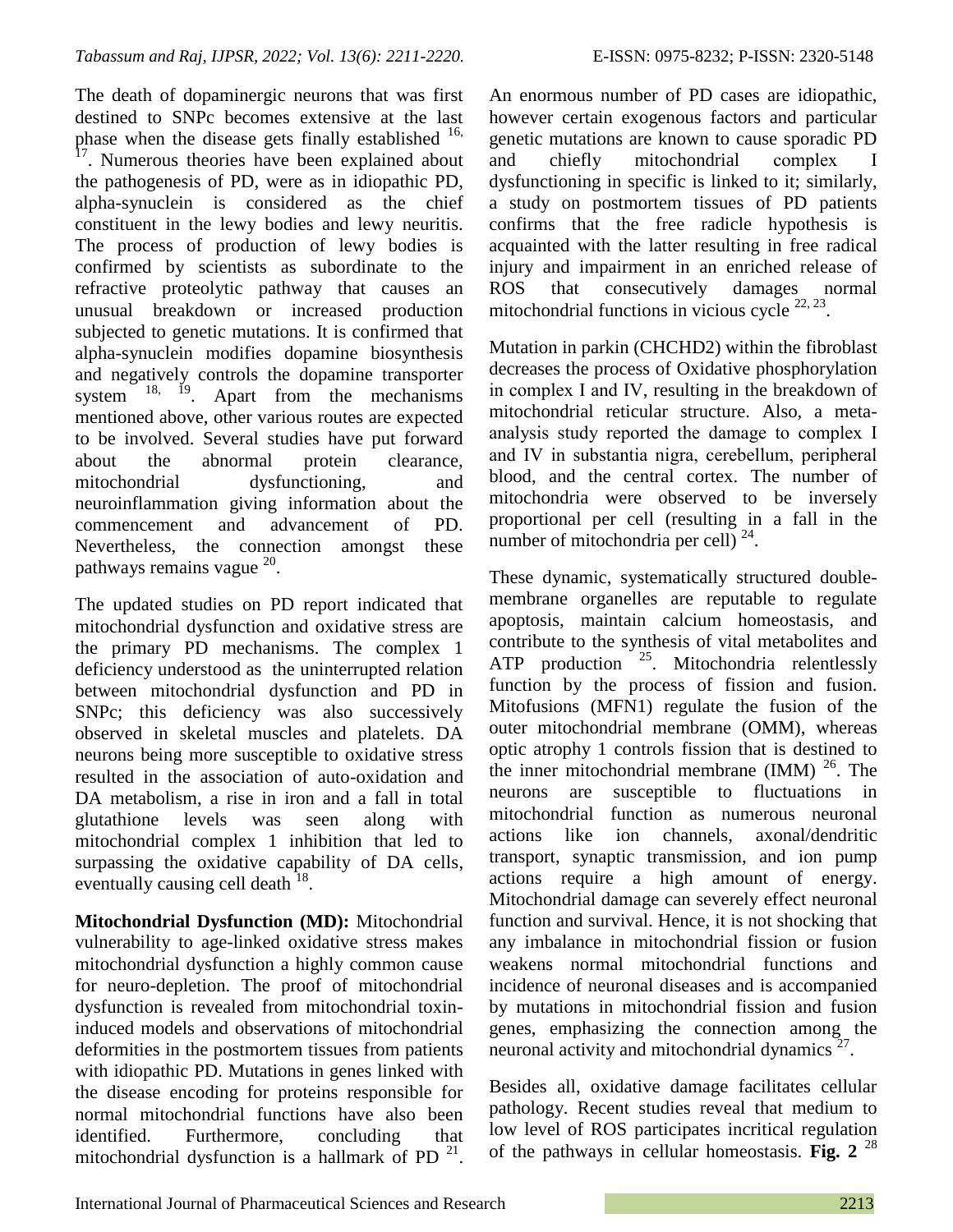H2O2, hydrogen peroxide; HO● , hydroxyl radicle; O<sub>2</sub><sup>•</sup>, superoxide anion radicle; GPx, glutathione

peroxidase; GRed, glutathione reductase; GSH, Reduced glutathione; SOD, superoxide dismutase.



**FIG. 2: THE TWO FACES OF MITOCHONDRIA**

## **Mitochondrial Dysfunction in Sporadic PD:**

**Illicit Drug Administration:** Mitochondrial dysfunction is strongly associated with PD, and this direct connection was reported by Langston *et al.* in 1983. Four patients within a week developed distinctive symptoms of Levodopa responsive Parkinsonism upon introducing what they had thought to be a 'synthetic heroine' intravenously.

Chemically it was a mitochondrial toxin 1 - methyl  $-4$  – phenyl - 1, 2, 3, 6-tetrahydropyridine (MPTP) 29 . In a little while, inhibitory and neurotoxic effects of MPTP were deep-rooted. Therefore, it is well established that the neurotoxicity of MPTP gets initiated by its toxic metabolite 1-methyl-4 phenyl-pyridinium (MPP<sup>+</sup> ). MPP+ is polar in nature. MPTP crosses the blood-brain barrier, where the enzyme mono-amino oxidase B (MAO-B) catalyzes it to form an intermediate MPDP+ that rapidly undergoes auto-oxidation from MPP<sup>+</sup> that selectively damages dopaminergic neurons and inhibits respiratory chain complexes Ⅰ Ⅲ and Ⅳ. Due to impaired respiratory chain, there happens to be oxidative stress, loss of bioenergetics functions, and diminished calcium homeostasis  $30, 31$ . Another

mechanism is that  $MPP^+$  that gets deposited in dopaminergic neurons in SNPc generates ROS along with superoxide anion  $(O_2)$ , hydrogen peroxide  $(H_2O_2)$ , Nitric Oxide (NO), and hydroxyl radicles (·OH). Apart from this, intensification of intracellular and extracellular dopamine autooxidation takes place that leads to the formation of cytotoxic quinolones  $32$ .

**Oxidative Stress:** The brain utilizes a large amount of Oxygen, where a major amount gets transformed into ROS. The excessive production of ROS leads to oxidative stress in PD patients. Mitochondria is crucial for ROS production, mainly in complex Ⅰ (nicotinamide adenine dinucleotide dehydrogenase) and complex III (cytochrome bc1)<sup>33</sup>. Neurotoxic components such as rotenone and  $MPP<sup>+</sup>$  inhibit the mitochondrial ETC complex Ⅰ enzyme and NADHubiquinone oxidoreductase. It leads to electron leakage, where ROS gets released as the main byproducts during energy production. The tendency of ROS production and mitochondrial DNA (mtDNA) mutations rises with advancement in age, *i.e.,* more than 10-20 folds than in nuclear DNA. Mt DNA is effortlessly targeted by oxidation as it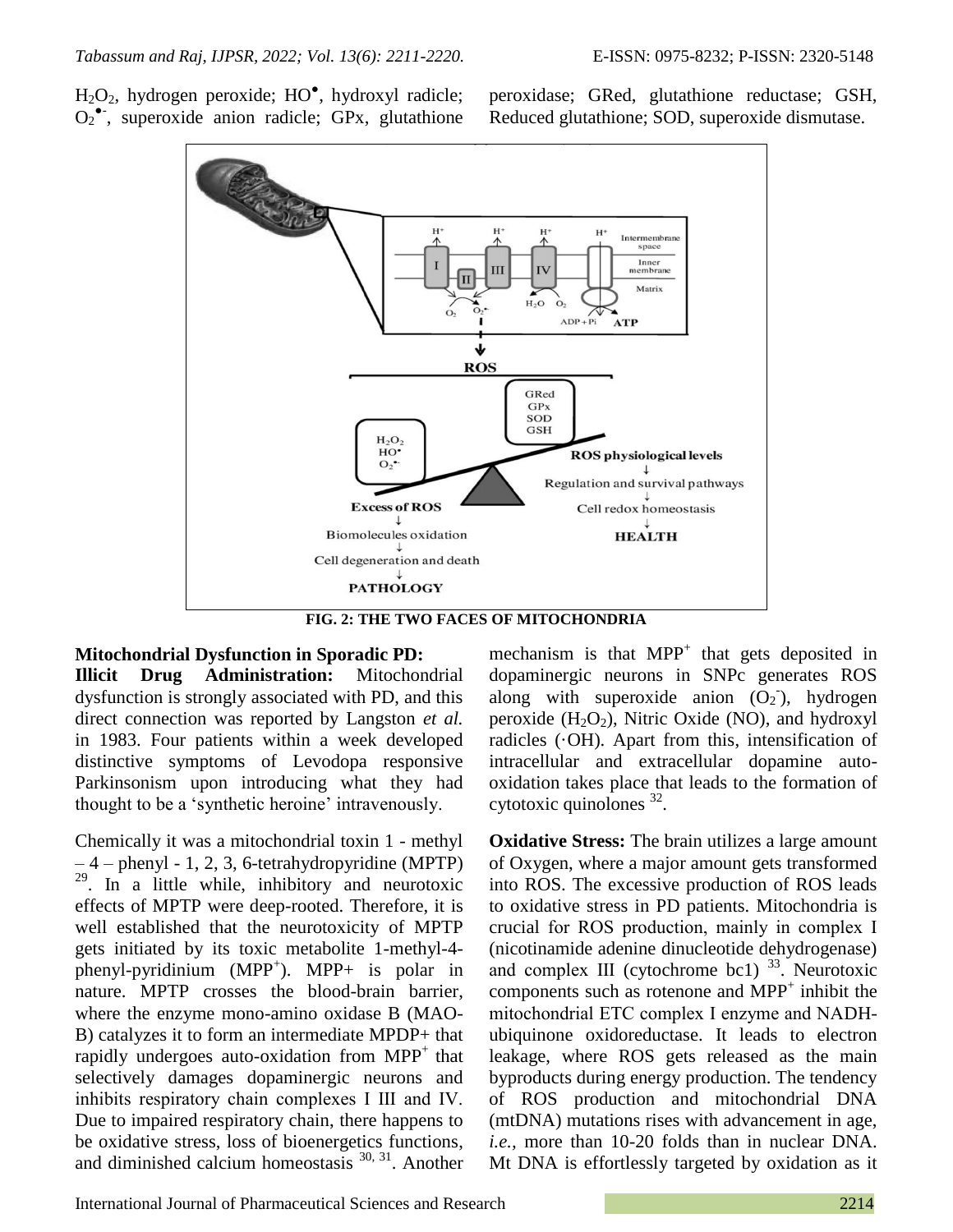is insecure due to the absence of histones  $34$ . The cellular free radicles that are commonly released are superoxide radicle  $(O_2^{\bullet})$ , nitric oxide (NO<sup>o</sup>), and hydroxyl radicle  $(OH^{\bullet})$ <sup>30</sup>. Hydrogen peroxide  $(H<sub>2</sub>O<sub>2</sub>)$  and peroxynitrite  $(ONOO<sub>1</sub>)$  aren't free radicles but facilitate generating free radicles by chemical reactions. The DA cell death in SNPc proves this site is highly susceptible to Oxidative stress and lacks the protective mechanism. Following alterations in SNPc are found that are precisely in PD:

- i. Formation of neuromelanin and increase in oxidation of dopamine.
- ii. Increases in iron concentration and decrease of ferritin concentration.
- iii. Decrease in production of reduced glutathione and increase in the level of  $\alpha$ xidized glutathione  $35$ .

The chronic inflammation associated with PD is regulated by the immune cells of the brain called microglia; due to certain exogenous and endogenous factors, it gets transferred to a hyperactive region and releases ROS resulting in neurotoxicity; apart from this the enzymes like NADPH oxidase (NOX2) gets deposited in microglia that destroy the remaining neurons by amplifying pro-inflammatory responses<sup>36</sup>.

**Calcium Homeostasis:** Calcium  $(Ca^{2+})$  is involved in numerous signaling pathways; the acceptance of  $Ca<sup>2+</sup>$ by mitochondria is employed to buffer cystolic  $Ca^{2+}$  and safeguard from the increased  $Ca^{2+}$  rushes. The Mitochondrial  $Ca^{2+}$  is highly necessary for typical physiological functions, as it positively controls the TCA cycle enzymes and constituents of the electron transport chain. A steep  $Ca^{2+}$ dyshomeostasis is witnessed in neurodegenerative disorders <sup>37</sup>. The predisposed regions to PD in DA neurons may enforce an elevated demand for  $Ca^{2+}$ , making these neurons more susceptible to  $Ca^{2+}$ dyshomeostasis associated with genes such as parkin and PINK1. Still, their mechanism of action remains unclear and is debatable <sup>38</sup>. The mitochondrial  $Ca^{2+}$  efflux gets delayed intensely, leading to damage in  $Na^{\dagger}/Ca^{2+}$  exchange in the mitochondrial  $Ca^{2+}$  homeostasis; functionally, this defect makes mitochondria more susceptible to excess  $Ca^{2+}$ depolarizing the mitochondrial membrane instigating  $Ca^{2+}$  dependent cell death. Various observations report about the pathophysiology of PD providing a connection between  $Ca^{2+}$  models and mitochondrial Dysfunctioning <sup>39</sup>.

It is also found that alpha-synuclein aggregation might be due to its engagement with the mechanism of  $Ca^{2+}$  homeostasis. According to recent investigations, this phenomenon was linked to a rise in intramitochondrial Ca2+, increasing NO levels, releasing cytochrome c from mitochondria, and oxidative destruction, ultimately causing apoptosis<sup>40</sup>.

**Mitochondrial DNA (mtDNA) Mutations:** mtDNA is the double-stranded circular genome that replicates independently. It is of about 16.6kb kilobyte that can encode 13 proteins i.e, seven subunits of complex Ⅰ, one complex Ⅲ subunit, three complex Ⅳ subunits, and two of ATP synthase. Additionally, mtDNA codes for 22 tRNAs (Transfer ribonucleic acid) and two rRNAs (ribosomal ribonucleic acid). Due to the lack of efficacy in DNA repair mechanisms and the Nonexistence of histones, mtDNA is more susceptible to damage by  $ROS$  and mutations  $41$ . Though mtDNA sequencing does not disclose distinctive pathogenic mutation, an age-related rise in mtDNA deletion related to respiratory chain dysfunctioning was identified in SNP $c<sup>42</sup>$ . It is nearly impossible to determine the effects of these deletions on bioenergetic activities; nevertheless, the reduced histochemical activity of an enzyme Cytochrome-c oxidase was observed in PD patients due to increased mtDNA deletions. Therefore, mtDNA tends to aggregate in DA cells in SNPc.These deletions extensively lead to mitochondrial dysfunction and neuropathy <sup>43</sup>.

From the maximum number of recorded studies, it is found that respiratory chain-deficient muscle fibers tend to have a greater level of mtDNA deletions when compared to normal fibers; it has also been confirmed that complex Ⅰ defects can probably be shifted to mitochondrial deficient platelet cybrids that result in altered calcium homeostasis due to damaged mitochondrial membrane potential, decreased ATP production and uplifted ROS formation<sup>44</sup>. Apart from this, mtDNA can undergo region-specific mutations to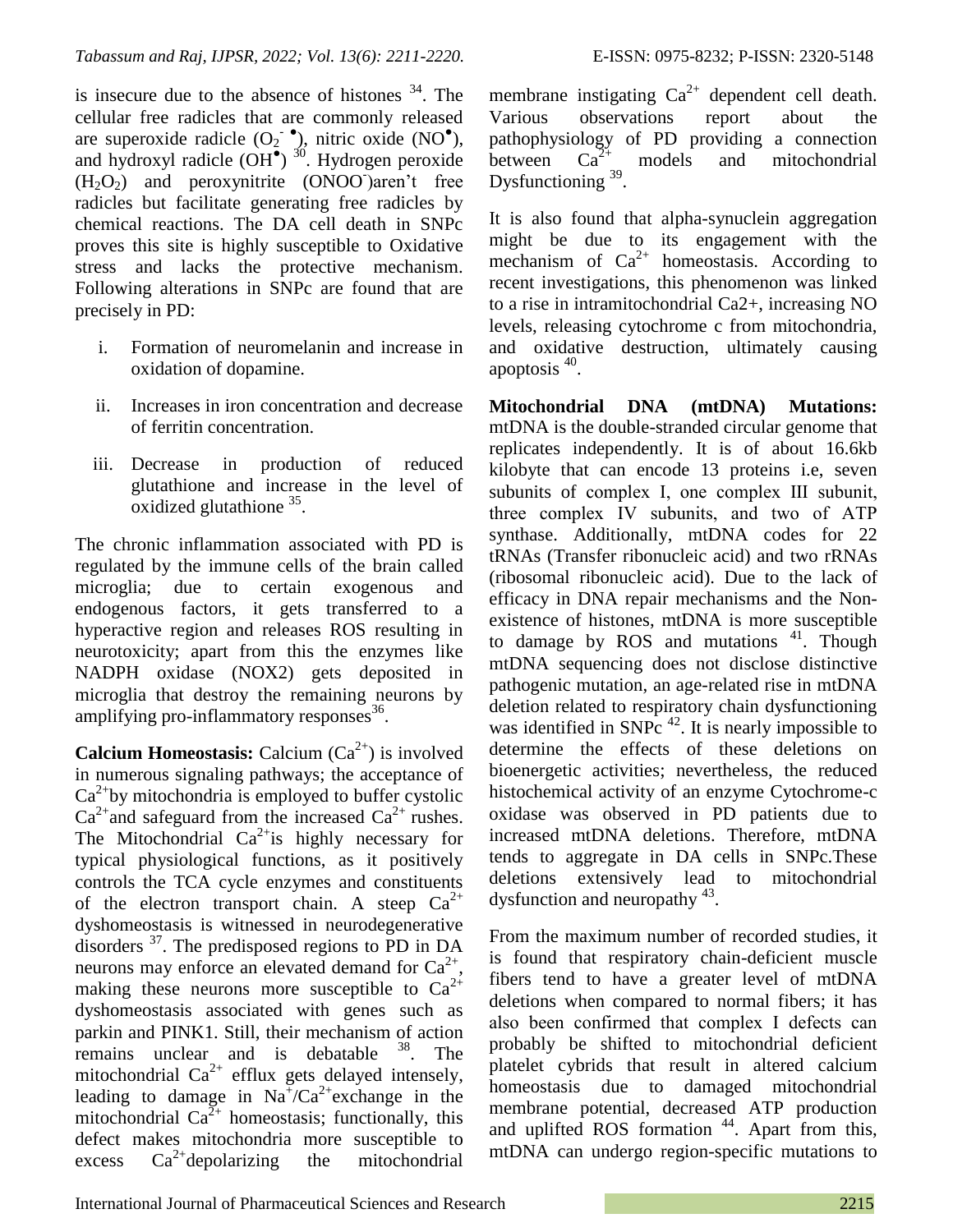organize the haplogroups phylogenetically. Therefore, these geographically-dependent mutations have revealed few significances that influence PD manifestation <sup>45</sup>. However, mtDNA mutations in sporadic PD are still a field of investigation. Even though numerous single polynucleotide polymorphisms have been confirmed more frequently in PD patients, neither could reliably explain the concept  $46$ .

**Mitochondrial Genome Mutations:** Sporadic PD are basically non-genetic, but 5-10% are currently known to originate as monogenic forms of PD. The Autosomal recessive as well as dominant forms of PD are supplemented by 9 genes and 13 loci. Mutations in the SNCA genes *i.e.* PARK1 is exceptionally seen, were as the overexpression of PARK4 leads to toxicity  $47$ . Similarly, mutations in a multi-domain protein LRRK2, responsible for encoding 2527 amino acids, form 3.6% of sporadic PD cases 48 and more often get substituted by G2019S pathologically. Numerous studies have depicted a link amongst specific haplotypes within SNCA locus and sporadic PD; its duplicates are often observed, resulting in increased vulnerability to PD upon SNCA alterations. Moreover, the casein kinase-1 (CK1) or cyclin-dependent kinase-5 (Cdk5) responsible for serine phosphorylation endorses the impairment of parkin (PARK2) functions that facilitate the pathogenesis of sporadic PD<sup>49</sup>. Parkin locus undergoes a higher degree of mutation; this might be because it is situated inside FRAGE6, a common fragile site  $50$ . Likewise, the PINK1 mutations on 1p35-36 (PARK6) lead to autosomal recessive PD and comprise  $1-4%$  of sporadic PD cases  $51$ . The mutation in DJ-1(PARK7) is usually uncommon, and their pathway in sporadic is yet to be understood; however, it is evident that this redoxrelated protein parallelly acts in the oxidative stress hypothesis  $52$ .

**Alpha-synuclein in Mitochondrial Dysfunction:** Alpha-synuclein aggregation is a pathogenic hallmark in PD; as a result of oxidation or phosphorylation, it starts depositing as lewy bodies and impairs various other metabolic pathways leading to neuronal cell death. Impairment of complex Ⅰ in sporadic PD due to alpha-synuclein is an extreme topic of investigation  $5<sup>3</sup>$ . The misfolded or disordered alpha-synuclein monomers form beta-sheet-rich oligomers involving protofibrils of heterogeneous arrangements comprising spheres, chains, and rings, resulting in the formation of amyloid-like fibrils called: alpha-synuclein fibrils that ultimately precipitate forming lewy bodies <sup>54</sup>. The insoluble forms of alpha-synuclein-like fibrils and oligomers fashioned due to mutations and proteostasis are categorized as major types of Lewy bodies comprising tau, Huntington, and superoxide dismutase proteins <sup>55</sup>.

Numerous studies have reported that oligomerization or over-expression of alphasynuclein in mitochondria results in inhibition of mitochondrial complexes Ⅰ Ⅱ Ⅳ and Ⅴ, elevated mitochondrial fragmentation, permeabilization of mitochondrial-like lipid vesicles and decrease in mitochondrial  $Ca^{2+}$  retention <sup>56</sup> damages the trafficking and functioning among endoplasmic reticulum, Golgi apparatus, and the autophagy lysosomal system <sup>57</sup>. Apart from this, alphasynuclein binds to OMM proteins like voltagedependent anion selected channel 1 (VDAC1), translocase of outer membrane 40 (TOM), and Translocase of outer membrane 20 to facilitate MD 56 . Moreover, in sporadic PD, there was a decrease in VDAC1(voltage-dependent anionic selective channel-1) in the nigral neurons, essential for neurite maintenance and spinal cord protection by demyelination that is accompanied by alphasynuclein accumulation and inclusively influences mitochondrial dysfunction<sup>58</sup>.

**Mitochondrial Dynamics Mitochondrial Fission / Fusion:** Mitochondrial dynamics classically explain mitochondria's transportation to axon and dendrites, including the process of mitochondrial fission and fusion. In neurodegenerative conditions, these energy-dependent processes get disturbed, weakening the transportation, weakening synaptic functions. Likewise, for effective mitochondrial and neuronal functioning, well-adjusted fission and fusion are mandatory <sup>59</sup>.

The fundamental action in the brain is neuronal signaling via electric impulses and chemical synapses. In PD, debility of synaptic terminals gets initiated over a long period, even before the first symptom is observed in the patient. Mitochondria is multifunctional; providing ATP to the neurons and buffering the cytosolic calcium are two major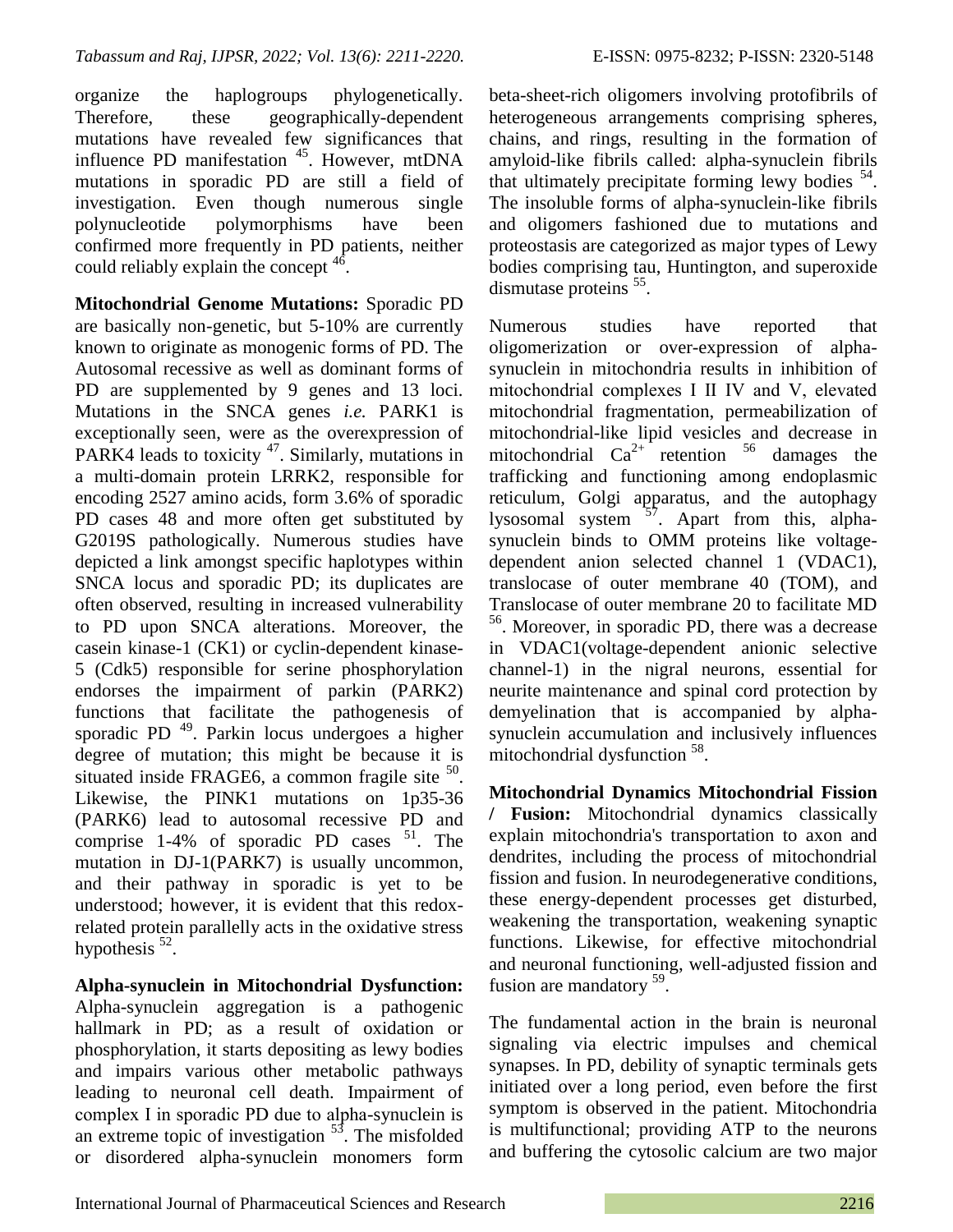functions that manage the electrochemical gradients and recycle and discharge the synaptic vesicle dependent on each other  $60$ .

**Fission and Fusion:** Mitochondrial fusion and fission happen in a repeated cyclic manner usually. But, in the case of PD the normal course and morphology get affected. According to recent studies, there is a dependent and an independent impact on the fission/fusion proteins by alphasynuclein; according to recent studies, these dealings feature in the pathological variants, oligomers, and fibrils that omits the negative influence on mitochondrial dynamics, as a normal characteristic of monomer <sup>61</sup>. Mitochondrial fusion is intervened by IMM regulated by GTPase (guanosine diphophatase) optic atrophy 1 (Opa1) and two mitofusions in the outer membrane. Genetic deficiency in Opa 1 cause's mitochondrial fragmentation, and overexpression encourages mitochondrial elongation <sup>62</sup>. The two GTPase homologues, mitofusin 1 (MFn1) and mitofusin 2 (mfn2) safeguard the OMM fusion, which are 80% sequentially alike in humans when compared to that of mammals. Overexpression of Mfn1 leads to mitochondrial disintegration, and that of Mfn2 causes swelling of mitochondria and additionally controls the mitochondrial-endoplasmic reticulum binding. Effective mitochondrial fusion enhances the resistance towards cell injuries, whereas any sort of mutation leads to genetic neurodegeneration  $^{63}$ .

Mitochondrial fission relies on dynamin-related protein 1, mitochondrial fission factor (Mff), mitochondrial fission protein 1(fis1), and mitochondrial dynamics protein of 49kDa<sup>64</sup>. The Drp1 undergoes post-translational adaption depending on the type of isoform utilizing a small ubiquitin-like modifier (SUMO) that eventually affects the mitochondrial fission. SUMO2/3 resists Drp1-mff interactions stopping mitochondrial disintegration; conversely, SUMO-1 alleviates Drp1 facilitating fragmentation, which indicates the connection between SUMO and PD, associating mitochondrial dynamics in pathogenesis of PD  $^{65}$ . Fission is related to cell death, which aids in carrying apoptosis. In addition, it helps in mitochondrial trafficking and cell division. The dominant-negative drp1 homologs decrease functional plasticity of synapse and mitochondrial

content. Moreover, the dynamic changes in mitochondrial fission/fusion are a confirmation that autophagic-degradation plays a key role in amending neurite morphology mitochondrial  $\cot \theta$ .

**Mitochondrial Mitophagy:** Lemasters entitled the word "mitophagy," which is a specialized lysosome-mediated degradation pathway  $^{67}$ . It is the process of clearance of dysfunctional mitochondria for disintegration in autophagosomes by either mechanism, *i.e.,* mitochondrial receptordependent or independent. Mitophagy maintains mitochondrial homeostasis and is responsible for overall neuronal health; multiple studies have confirmed that impaired mitophagy leads to neuronal death, ultimately causing neuro-depletion. In PD patient"s abnormal mitophagy was detected in both genetic and environmental forms <sup>68</sup>. Receptor-independent mitophagy includes redefining of mitochondria when translocation of PINK1 from cystol to mitochondria takes place. The diminished mitochondrial membrane potential and obstructing PINK1-degrading proteases cause deposition of PINK1. As a result, mitophagy gets initiated by OMM proteins, eventually causing mitochondrial engulfment by autophagosomes. Over-expression of alpha-synuclein reduces LC3 positive vesicles in neuroblastoma cells <sup>65</sup>. It was also detected in the fibroblasts of patients with sporadic PD along with mitochondrial dysfunction and damaged mitophagy<sup>69</sup>.

**CONCLUSION:** Mitochondrial dysfunction is an undebatable contributor to the pathogenesis and progression of sporadic Parkinson"s disease and opens up a potent target for disease treatment. The environmental risk factors result in a cascade of impaired mitochondrial functions that trigger the pathogenesis of Parkinson"s disease. The major consequences of mitochondrial dysfunction are deposition of alpha-synuclein, imbalanced calcium homeostasis, formation of reactive oxygen species, and ultimately damaging the mitochondrial dynamics. However, it remains undistinguishable why the impaired mitochondria are not completely cleared in sporadic Parkinson"s disease. Current treatment primarily focuses on ameliorating the motor symptoms of Parkinson"s disease targeting the dopaminergic system. Therefore, it is necessary to explore the underlying cellular and molecular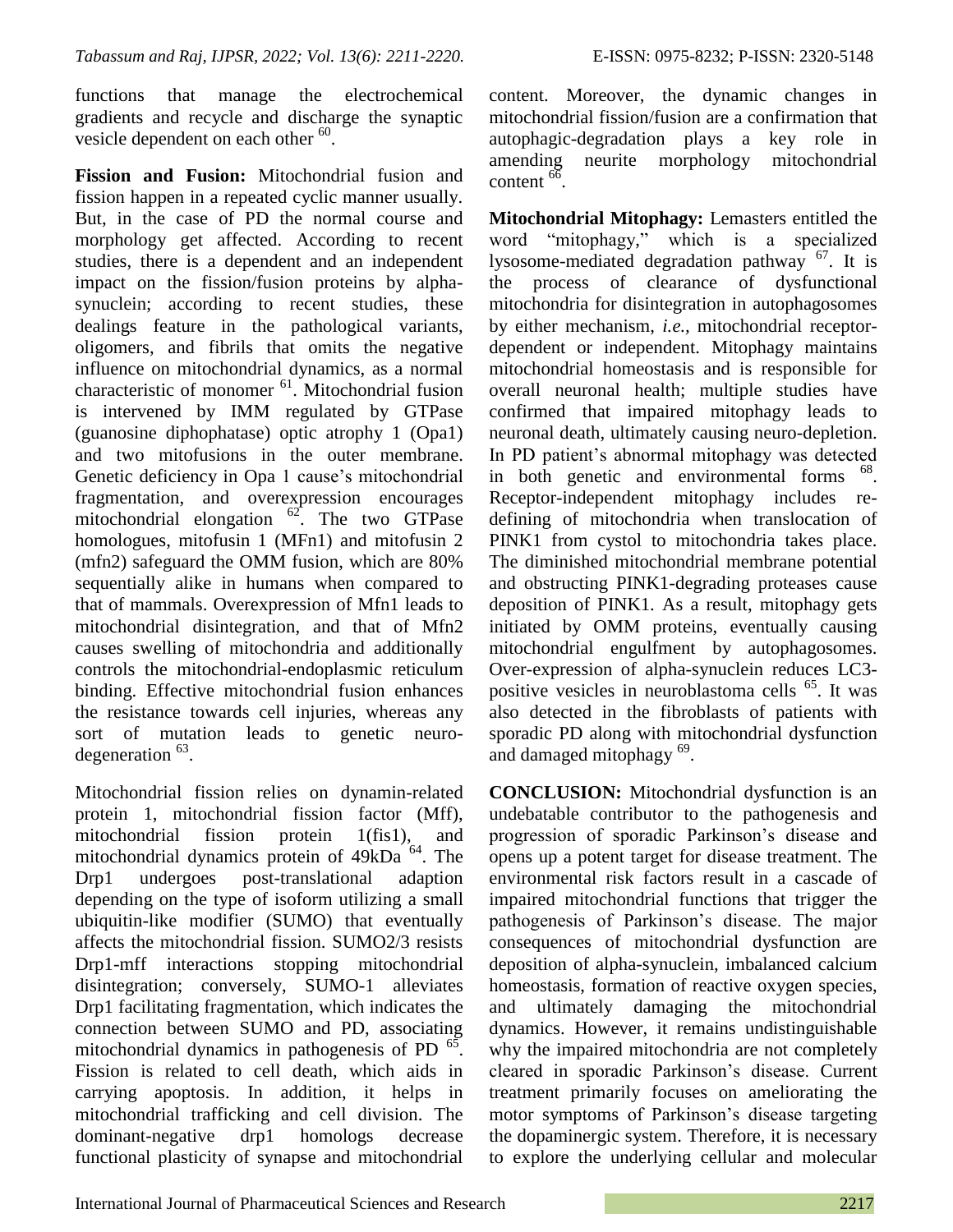mechanisms that could help in determining therapeutic treatments of the disease wholly and not just symptomatically. Owing to the infamous presence of factors such as genetic defects even in sporadic PD, mitochondrial dysfunction should definitely be addressed more significantly in sporadic Parkinson's disease.

**ACKNOWLEDGEMENT:** This research did not receive any specific grant from funding agencies in public, commercial, or non-profit sectors. The author acknowledges the support of Parents and Dr. Anjali Raj in this manuscript.

**CONFLICTS OF INTEREST:** The author declares no conflict of interest, financial or otherwise.

#### **REFERENCES:**

- 1. Jankovic J: Parkinson"s disease: clinical features and diagnosis. J Neurol Neurosurg Psychiatry 2008; 79 (101136/jnno2007.131045): 368-376.
- 2. Esmail S: The diagnosis and management of Parkinson"s disease. Sch J Appl Sci Res 2018; 1(9): 13-19.
- 3. Pradhan M and Srivastava R: Etiology Epidemiology, Diagnosis and current therapeutic protocols for Parkinson"s disease (PD): An Overview. Int J of Contemporary Surg& Radiology 2020; 5(1): (http://doiorg/1021276/ijcmsr20205141): A186-A191.
- 4. Jankovic J and Tan EK: Parkinson"s disease: etiopathogenesis and treatment. J Neurol Neurosurg Psychiatry 2020; 91(101136/jnnp2019322338):795-808.
- 5. Majhi V, Paul S and Saha G: Systematic and symptomatic review for Parkinson"s disease. Biomed and Pharmacol J 2020; 13(3): (https://dxdoiorg/1013005/bpj/2006): 1367- 1380.
- 6. Szasz JA, Jianu DC, Simu MA, Constantin VA and Dulamea AO: Characterizing Advanced Parkinson"s disease: Romanian subanalysis from the OBSERVE-PD study. Hindawi 2021; 2021 (https://doiorg/101155/2021/6635618): 2-10.
- 7. Radhakrishnan M and Goyal V: Parkinson's disease: A review. Neurol India, Neurological society of India. 2018; 66(104103/0028-3886226451): 26-35.
- 8. Islam A, Alcock L, Narazpour K, Rochester L and Pantall A: Effect of Parkinson"s disease and two therapeutic interventions on muscle activity during walking: a systematic review. Nature Partner J 2020; 22(6): 1-16.
- 9. Modi M, Mohamad A, Phom L, koza Z, Das A and Chaurasia R: understanding pathophysiology of sporadic Parkinson"s disease in Drosophila Model: Potential opportunities and notable limitations, challenges in Parkinson"s disease. Jolanta Dorszewka and Wojciech Kozubski, Intech Open (doi. 10.5772/63767) (https://www.intechopen.com/chapters/50961) .
- 10. Imai Y, Venderova K, Park S, Cai H and Schmidt E: Animal models of Parkinson"s disease. SAGE-Hindawi 2011; 2011(104061/2011/364328): 2.
- 11. Massano J and Bhatia P: Cold spring HarbPerspect Med. Clinical Approach to Parkinson"s disease Features, Diagnosis and Management 2012; 2(a008870): 1-11.
- 12. Prasad E and Hung SY: Behavioral tests in neurotoxininduced Animal Models of Parkinson"s disease. Antioxidants MDPI 2020; 9: 1007(103390/antiox9101007): 2-51.
- 13. Rima: Mitochondrial diseases: A review. Research gate December 2019; 1(1): 1-8
- 14. Gabriel hou J and Lai C: non-motor symptoms of parkinson's disease. Int J of gerontology 2007; 1(2): 53-64.
- 15. Bhardwaj R and Deshmukh R: Parkinson"s disease: an insight into mechanisms and model systems. Int J of medical Res and Health Sciences 2018; 7(6): 38-51.
- 16. Davie CA: A Review of Parkinson"s disease. British Medical Bulletin 2008; 86(101093/bmb/ldn013): 109-127.
- 17. Fritsch T, Smyth A, Wallendal S, Hyde T and Leo G: Parkinson"s disease. Research Update and Clinical Management Southern Medical Association 2012; 105 (101097/SMJ0b013e318273a60d):650-656.
- 18. Gad ELhak A, Ghanem A, Abdelghaffar H. Dakroury S and Salama M: Parkinson"s disease: is it a toxic syndrome. Neurology Research International 2010; (103094): (101155/2010/10): 1-10.
- 19. Demaagd G and Philip A: Parkinson's disease and it's management part 1: disease entity, risk factors, pathophysiology, clinical presentation and diagnosis. P & T 2015; 40(8): 504-532.
- 20. Kouli A, Torsney M, Kuan W, Cai H and Schmidt E: Parkinson's disease: Etiology, neuropsychology and pathogenesis. Research gate. 2018; 2018 (http://dx/doiorg/1015586/codonpublicationsdisease2018): 3-17.
- 21. Camprubi M, Esteras N, Soutar PM, Favreau H and Abramov Y: Defeciency of parkinson's disease-related gene Fbxo7 is associated with impaired mitochondrial metabolism by PARP activation. Cell Death and Differentiation 2016; 2016: (101038/cdd2016104): 1-12.
- 22. Gubellini P, Picconi B, Filippo M and Calabresi P: downstream mechanisms triggered by mitochondrial dysfunction in the basal ganglia: from experimental models to neurodegenerative diseases. Biochemicaet Biophysicaacta Elsevier 2009; 2010: (1802): 151-161.
- 23. Zigmond J and Burke E: Pathophysiology of Parkinson"s disease. Neuropsychopharmacology 2002; 5(123): 1781- 1789.
- 24. Aguilar S: on the role of aminochrome in mitochondrial dysfunction and endoplasmic reticulum stress parkinson"s disease. Frontiers in Neuroscience 2019; 13(271): 8-13.
- 25. Chinopoulos C and Adam-Vizi V: Mitochondria as ATP consumers in cellular pathology. Biochemicaet Biophysicaacta Elsevier. 2010; 1802: (101016/jbbadis200908008): 221-227.
- 26. Su B, Wang X, Zheng L, Perry G and Smith A: Abnormal mitochondrial dynamics and neurodegenerative diseases. Biochemical ET Biophysica Elsevier 2010; 2009: (1802): 135-142.
- 27. Zilocchi M, Finzi G, Lualdi M, Sessa F and Fasano M: mitochondrial alterations in parkinson"s disease human samples and cellular models. Neurochemistry international Elsevier 2018; (118): (https://doiorg/101016/jneuint201804013): 61-72.
- 28. Moreira I, Zhu X, Wang X, Lee H, Nunomura A, Petersen B, Perry G and Smith A: biochemica et biophysicaacta. 2009; 2010: (1802): 212-220.
- 29. Grunewald A, Kumar R and Sue M: new insights into the complex role of mitochondria in Parkinson"s disease. Progress in neurobiology Elsevier 2018; 177(2019): 73-93.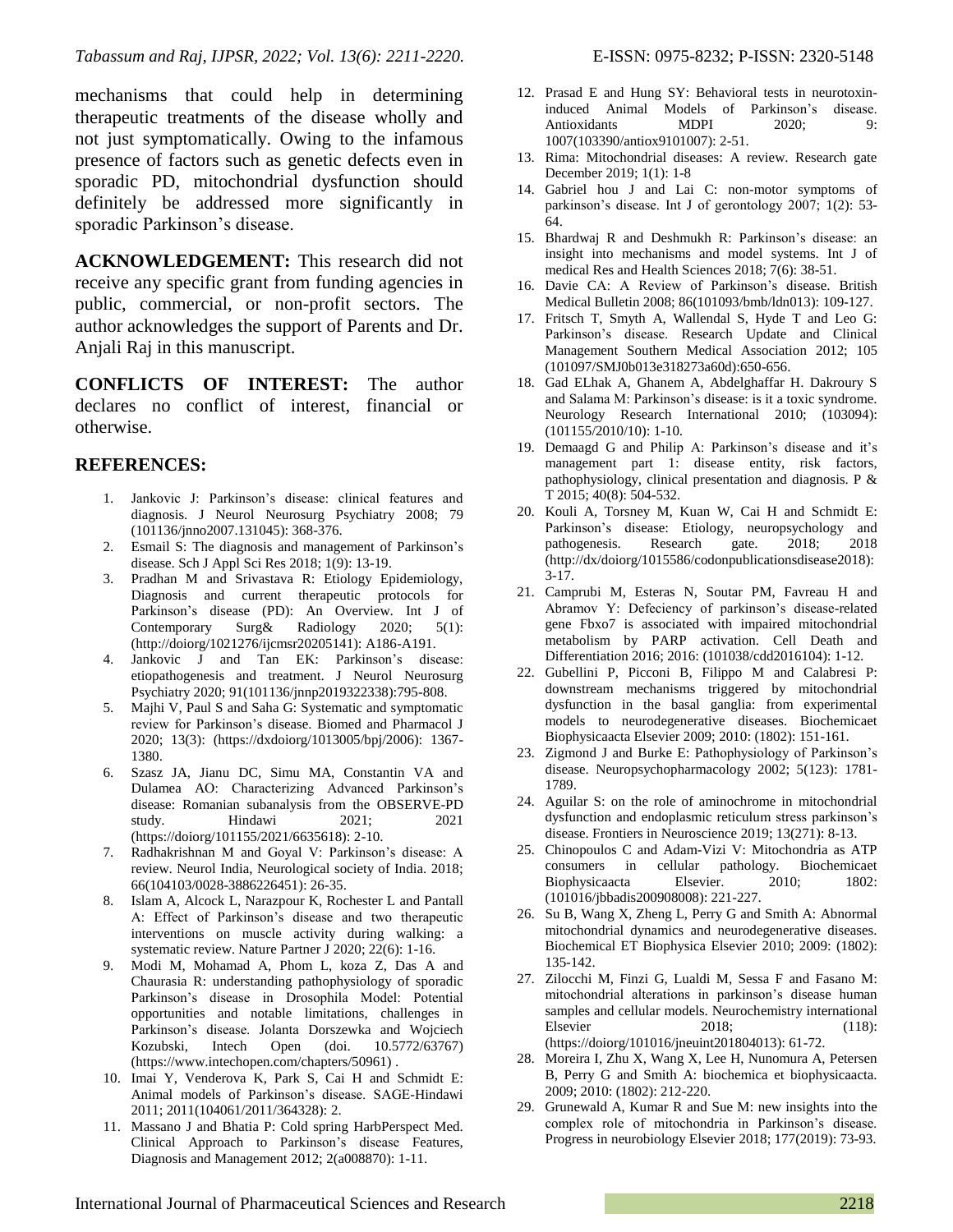- 30. Hu Q and Wang G: Mitochondrial dysfunction in Parkinson"s disease. Translational Neurodegenration 2016; 5: 14(101186/s40035-016-0060-6): 1-8.
- 31. Kopin IJ and Markey SP: MPTP toxicity: implications for research in Parkinson"s disease Annu Rev Neurosci 1988; 11(1): 81-86.
- 32. Meredith E and Rademacher J: MPTP mouse models of Parkinson"s disease: An update. J Parkinsons Dis 2011; 1(1): 19-33.
- 33. Chang KH and Chen CM: the role of Oxidative stress in Parkinson"s disease. Anti-oxidants MDPI 2020; 9(597): 1- 31.
- 34. Puspita L, Chung Y and Shim J: oxidative stress and cellular pathologies in Parkinson"s disease. Molecular Brain 2017; 10: 53 (101186/s13041-017-0340-9): 1-12.
- 35. Nikolova G: Oxidative stress and parkinson"s disease. Trakia Journal of Sciences 2012; 10(1): 92-100.
- 36. Blesa J, Trigo-damas I, Quiroga-varela A, Jackson-lewis R: oxidative stress and parkinson"s disease. Frontiers in Neuroanatomy 2015; 9(91): 1-9.
- 37. Pchitskaya E, Popugaeva E and Bezprozvanny I: calcium signaling and molecular mechanisms underlying neurodegenerative diseases. Cell Calcium 2018; 70(1): 87- 94.
- 38. Lee KS, Huh S, Lee S, Wu Z and Kim AK: Altered ERmitochondria contact impacts mitochondria calcium homeostasis and contributes to neurodegenration *in-vivo* in disease models. PNAS 2018; 115(38): E8844-E8853.
- 39. Duchen R: Mitochondria, calcium-dependent neuronal death and neurodegenerative disease. Pflugers Arch – Eur J Physiol 2012; 464: (10.1007/s00424-012-1112-0): 111- 121.
- 40. Scorziello A, borzacchiello D, Jose sisalli M, Di Martino R and Morelli M: mitochondrial homeostasis and signaling in parkinson"s disease. Frontiers in Aging Neuroscience 2020; 12(100): 1-11.
- 41. Winklhofer F and Haass C: mitochondrial dysfunction in parkinson"s disease. Biochemical etbiophysicaacta Elsevier 2010; 1802: (101016/jbbadis2009080) 29-44.
- 42. Buneeva O, Fedchenko V, Kopylov A and Mendvedev A: mitochondrial dysfunction in Parkinson"s disease: focus on mitochondrial DNA Biomedicines 2020; 8(591): (103390/biomedecines8120591): 1-22.
- 43. Bose A and Beal M: mitochondrial dysfunction in parkinson"s disease. International society for neurochemistry. Journal of Neurochemistry 2016; 139(1): 216-231.
- 44. Mounsey H and Teismann P: mitochondrial dysfunction in parkinson"s disease: pathogenesis and neuroprotection. Parkinson"s disease SAGE-Hindawi 2010; 2011: (617472): 1-18.
- 45. Ruiz-pesini E, Mishmar D, Brandon M, Procaccio V and Wallace DC: Effects of purifying and adaptive selection on regional variations in human mtDNA. Science 2004; 303(5655): 223-226.
- 46. Richter A, Sonnenschein A, Grunewald T, Reichmann H, Janetzky B: novel mitochondrial DNA mutations in parkinson"s disease. Journal of neurotransmission. 2002; 2002: (109): 721-729.
- 47. Lesage S and Brice A: Parkinson"s disease from monogenic forms to genetic susceptibility factors. Human Molecular Genetics 2009; 18(1): 48-R-59.
- 48. Paisan-Ruiz C, Nath P, washecka N, Gibbs JR and Singleton AB: Comprehensive analysis of LRRK2 in publicly available Parkinson"s disease cases and neurologically normal controls. Human Mutations 2008; 29(1): 485-490.
- 49. Chai C and Lim K: genetic insights into sporadic Parkinson's disease pathogenesis. Current Genomics 2013; 14(8): 486-501.
- 50. Mitsui J, Takahashi Y, Goto J, Tomiyama H, Ishikawa S, Yoshino H: mechanism of genomic instabilities underlying two common fragile site-associated-loci, PARK2 and DMD, in germ cells and cancer cell lines. Am J Hum Genet 2010; 87(1): 75-89.
- 51. Valente EM, Abou-sleiman PM, caputo V, Muqit MM, Harvey K and Gispert S: Hereditary early-onset Parkinson"s disease caused by mutations in PINK1. Science 2004; 304(5674): 1158-1160.
- 52. Kilarski LL, Pearson JP, Newsway V, Majounie E, Knipe MD and Misbahuddin A: systemic Review and UK-based study of PARK2 (parkin) PINK1, PARK7 (DJ-1), and LRRK2 in early onset parkinson"s disease. Mov Disord 2012; 27(12): 1522-1529.
- 53. Devi L, Hindupur K and Anand Atheerthavarada: Mitochondrial trafficking of APP and Apha-synuclein: relevance to mitochondrial dysfunction in Alzheimer"s and Parkinson"s disease. Biochemicaet Biophysicaacta Elsevier 2009; 2010: (1802):11-19.
- 54. Eun Moon H and Ha Paek S: mitochondrial dysfunction in parkinson"s disease. Experimental Neurobiology 2015; 24(2): 103-116.
- 55. Popis M: Dysfunction of mitochondria as the basis of parkinson"s disease. Medical Journal of Cell Biology 2018; 2018: (102478/acb-2018-0027): 175-181.
- 56. Ryan J, Hoek S, Fon A and Wade-martins R: mitochondrial dysfunction and mitophagy in parkinson"s disease: from familial to sporadic disease. Biochemical sciences. Research Gate 2015; 2016.
- 57. Park JS, Davis L and Sue M: Mitochondrial dysfunction in parkinson"s disease: new mechanistic insights and therapeutic perspectives. Current Neurology and Neuroscience Reports 2018; 21(18-21): 1-11.
- 58. Pozo Devote VM and Falzone TL: mitochondrial dynamics in parkinson"s disease: a role for alphasynuclein. Dis Model Mech 2017; 10(9): 1075-87.
- 59. Gibson E, Starkov A, Blass P, Ratan R and Beal M: cause and consequence: mitochondrial dysfunction initiates and propogates neuronal dysfunction, neuronal death and behavioral abnormalities in age-associated neurodegenerative disease. Biochemicaet Biophysicaacta Elsevier 2010; 1802: 122-134.
- 60. Chen C, Turnbull M and Reeve K: Mitochondrial dysfunction in parkinson"s disease: cause or consequence. Biology MDPI 2019; 8(38): 1-26.
- 61. Wang X, Becker K, Levine N, Zhang M and Lieberman A: Pathogenic alpha-synuclein aggregates preferentially bind to mitochondria and affect cellular respiration. Acta Neuro Parholcommun 2019; 7: 41 (101186/s40478-019-0696-4).
- 62. Griparic L, Van der Wel NN, Orozco IJ, Peters PJ and Van der Blekk AM: loss of the intermembrane space protein Mgm1/OPA1 induces swelling and localized constrictions along the length of mitochondria. J Biol Chem 2004; 279 (https://doi.org/10.1074/jbc.M400920200): 18792-18798.
- 63. Tilokani L, Nagashima S, Paupe V and Prudent J: Mitochondrial dynamics: overview of molecular mechanism. Essays in Biochemistry 2018; 62: (https://doiorg/101042/EBC20170104): 341-360.
- 64. Korobova F, Ramabhadran V and higgs HN: An actin dependent step in mitochondrial fission mediated by the ER associated formin INF2. Science 2013; 339: (10.1126/science.1228360): 464-467.
- 65. Validinocci D, Simoes F, Kovarova J, Cunha-oliveira T and Neuzil J: intracellular and intercellular molecular